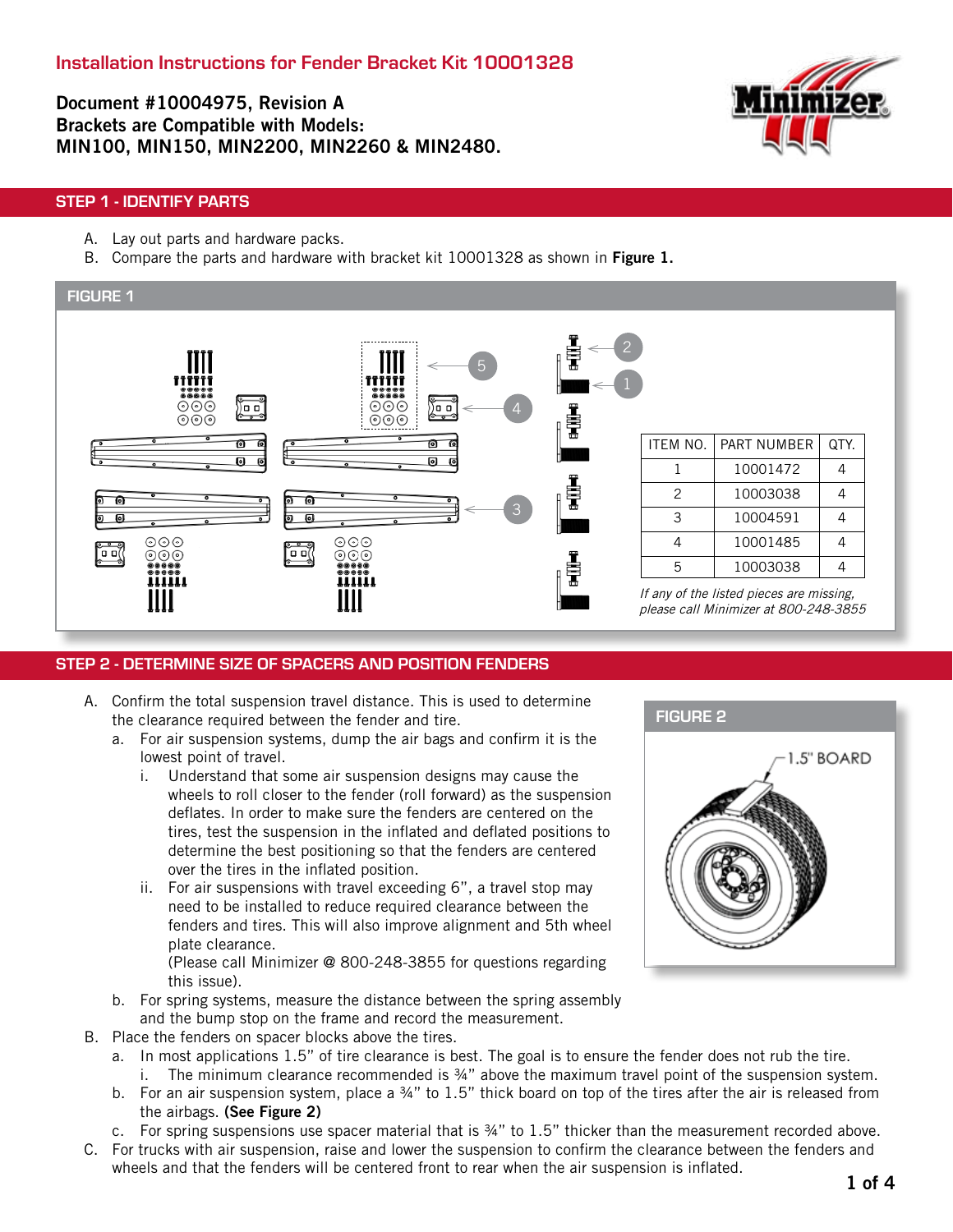## Document #10004975, Revision A Brackets are Compatible with Models: MIN100, MIN150, MIN2200, MIN2260 & MIN2480.



### STEP 3 - POSITION BRACKETS AND REVIEW MUDFLAP CONFIGURATION

- A. With the fenders in position, mark and test fit the brackets where they will attach to the frame.
- B. If possible, use existing bolt holes in the frame to attach.

**Tip:** It is common for the front bracket to align with the existing quarter fender holes and the rear bracket to align with the holes left from the mud flap hanger.

- C. If possible, position the mounting brackets low on the fender so they are no more than 15" from the bottom. (See Figure 3)
	- a. Brackets mounted 8-12" from the edge is optimal.
	- b. The goal is to reduce the risk of the leading edge of the fender from blowing back against the tire during high wind.

Tip: If the front fender bracket is mounted higher than 15", refer to the link below for further suggestions on adding additional support <http://www.minimizer.com/instructions.html>

### NOTES:

- In some applications the rear fender will tuck inside the mud flap hanger as shown in Figure 4. This is the recommended configuration.
- Minimizer recommends using a separate hanger to hold the mudflap that is independent from the fender assembly.
- If a mudflap attached to a lighted fender is backed over, the fender and mounting brackets may be damaged.
- If there is no other option but to attach mudflaps to the fender, best practice is to cut vertical slots in the mudflap (in line with the mounting holes) to allow it to break away from the fender.

Warning: Attaching a mudflap to the bottom of a lighted fender as shown in Figure 5 will void manufacturer's warranty.

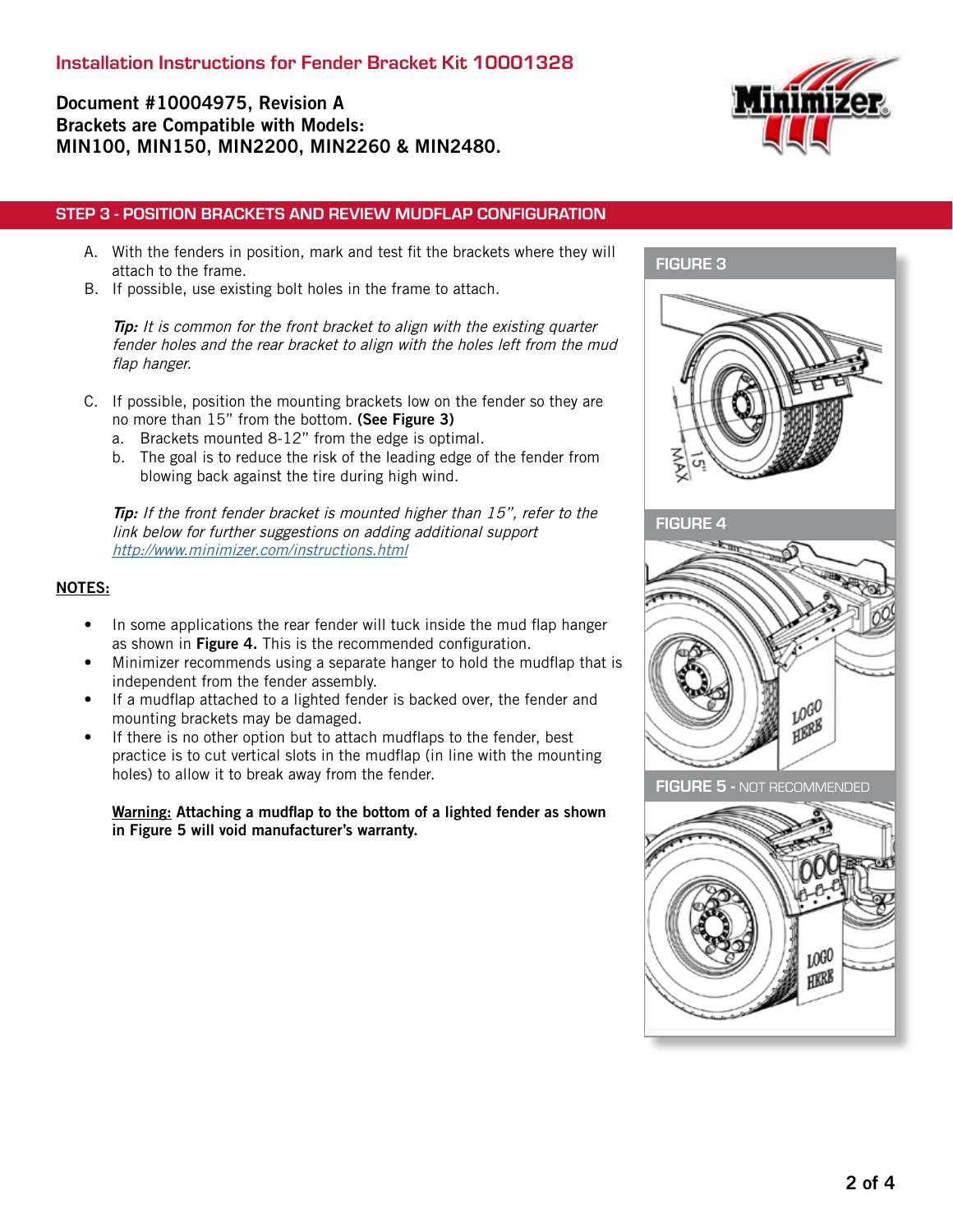# Installation Instructions for Fender Bracket Kit 10001328

# Document #10004975, Revision A Brackets are Compatible with Models: MIN100, MIN150, MIN2200, MIN2260 & MIN2480.



- Round spacers are supplied to hold the (10001472) swivel bracket away from the frame when needed. In some cases, frame components may interfere with the required bracket location and require a spacer. (See Figure 6)
- USE SPACERS ONLY WHEN NECESSARY! The ideal installation is to mount the (10001472) swivel bracket directly to the frame using no spacers.
- If using the mounting hole inside the pipe of the swivel bracket, the excess flat steel may be trimmed off to provide a cleaner look.



## STEP 4 - ATTACH BRACKETS TO TRUCK FRAME

A. Once the brackets are in position with the fender, tighten the 5/8" x 4-1/2" bolt that goes through the (10001472) swivel bracket to attach the swivel securely to the frame. (See Figure 7) a. Recommended torque is 160-170 ft-lbs.

### STEP 5 - ASSEMBLE BRACKETS

- A. Place four 5/16" x 3" bolts through the (10004591) poly bracket and the (10001485) backing block to clamp the (10001472) swivel. (See Figure 8)
	- a. Make sure the pipe of the (10001472) is fully inserted in the poly parts.
- B. Install the nuts finger tight and align the bracket to the fender.
- C. Tighten the four bolts evenly as described below.
	- a. Do not completely tighten one corner of the backing block before moving to the next corner. Tighten each nut 30%-50% and move to the next nut following the pattern shown in Figure 9.
	- b. Repeat the tightening pattern 2-3 times until backing block is flush against the (10004591) poly bracket.
	- c. Recommended torque is 10-15 ft-lbs.
		- i. ALWAYS SPIN THE NUT AND HOLD THE HEAD STATIONARY.
		- ii. DO NOT EXCEED RECOMMENDED TORQUE OR EMBED THE BOLT HEAD IN THE BRACKET. THIS WILL VOID MANUFACTURERS WARRANTY. For further details, refer to the link below <https://www.youtube.com/watch?v=lB4apbSEckI&t=15s>